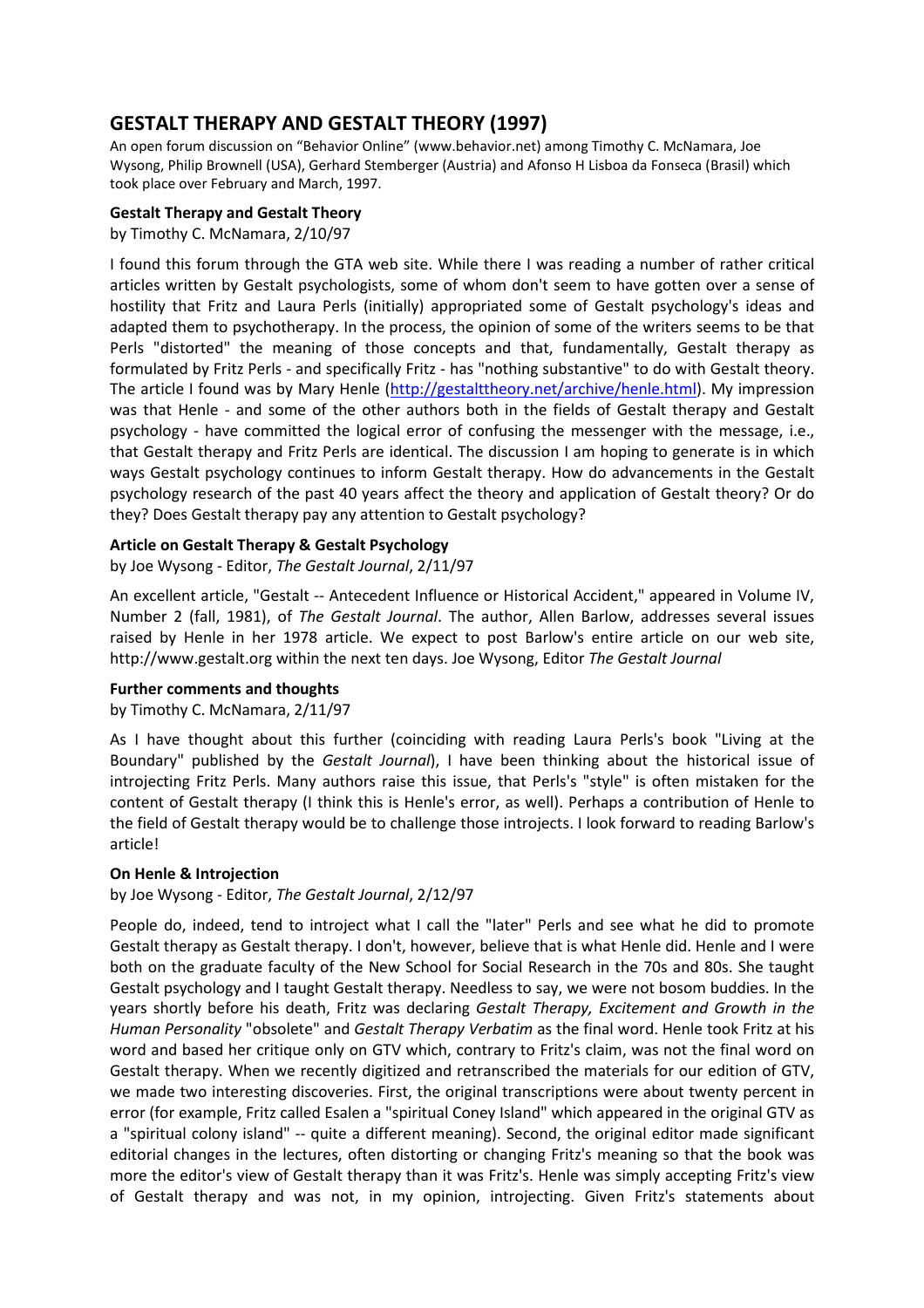"obsolescence," Henle was not intellectually obligated to do otherwise. Joe Wysong Editor *The Gestalt Journal*

#### **A clearing image!**

by Timothy C. McNamara, 2/12/97

Joe, your explanation provides a firmer ground and a clearer figure in regards to Henle's article. Thank you; I will re-read Henle's article with a different perspective. I spent two months at Esalen in the work-scholar program in 1981; there were many ghosts fluttering about the place, particularly Fritz and Ida Rolf. No withdrawal there, it seemed. "Spiritual Coney Island" is not far off the mark, in some respects, although I met some wonderful people there!

#### **Relationship Indeed!**

#### by Philip Brownell, 2/12/97

I am happy for the direction of this thread. It seems that there is opportunity for leaving the dead behind. Not that we have to leave their ideas behind, but we needn't do unnecessary homage. Whether it be Mary Henle, who objected to Perls, or Perls himself, arguing over their clothing is not very interesting to me, especially since I believe enough time has elapsed to allow people interested in the field, versus devotees to various splinter sections of it, to forge a new and more robust community.

You have stated, "The discussion I am hoping to generate is ways in which Gestalt psychology continues to inform Gestalt therapy. How do advancements in the Gestalt psychology research of the past 40 years affect the theory and application of Gestalt theory? Or do they? Does Gestalt therapy pay any attention to Gestalt psychology?" In the current issue of *Gestalt!*, Hans-Jürgen Walter, of the GTA, discusses a contemporary understanding of the relationship between Gestalt psychological theory and cognitive behavioral psychotherapy. This would seem to be the kind of thing you are looking for. I welcome, and will look forward to the article Joe Wysong mentions that will be forthcoming at *The Gestalt Journal*'s web site, in which the relationship between Gestalt Psychology and Gestalt Therapy is treated, but as for now I can say that in all my interactions with Gerhard Stemberger, who posted the Henle article (first on the AAGT web site through an act of professional courtesy and support while GTA was in the process of getting their own site up on the web, and later where it's now located) he has displayed an eagerness to engage with the community of Gestalt practitioners (and has actually done so by entering into discussion with practicing Gestalt therapists on the AAGT email discussion group) who have traditionally followed the development of Gestalt therapy according to the Perls School. There is a new, open spirit among people who used to be characterized by the antipathy seen in Henle. By the way, your URL for the GTA is incorrect, and the current one is … (old address; new is: http://gestalttheory.net). That site has some tremendous links to Gestalt-related work, including the work of Lewin on field theory, and the application of Gestalt theory to organizational work in the United Nations-very exciting stuff, and all related to the thrust of your question, namely, is there any current action, dialogue, relating being done between Gestalt Psychology and Gestalt Therapy. I would say there is indeed, and it's just beginning to get interesting.

As I mentioned in a previous post, some object to the idea of the word "therapy" being dropped in discussing Gestalt principles; however, to me these things are all related and help inform one another. One sees, for instance, included among the workshops for conferences held by both the GTA and more Perls'ian groups presentations on the application of Gestalt theory to organizational development. It would seem that those busy applying classic Gestalt psychology to the clinical arena are making many of the same kinds of applications as those working with Perls, Hefferline, and Goodman.

I might add that I am excited by the emergence of several very viable electronic presences devoted to Gestalt principles: there is this discussion forum at BOL, the site for *The Gestalt Journal*, the electronic journal, *Gestalt!*, the web site for the *Association for the Advancement of Gestalt Therapy* (AAGT), the site for the *GTA*, and several sites for Gestalt institutes worldwide, to say nothing of the email discussion groups related to the AAGT and *Gestalt!*. All of this can only help promote a greater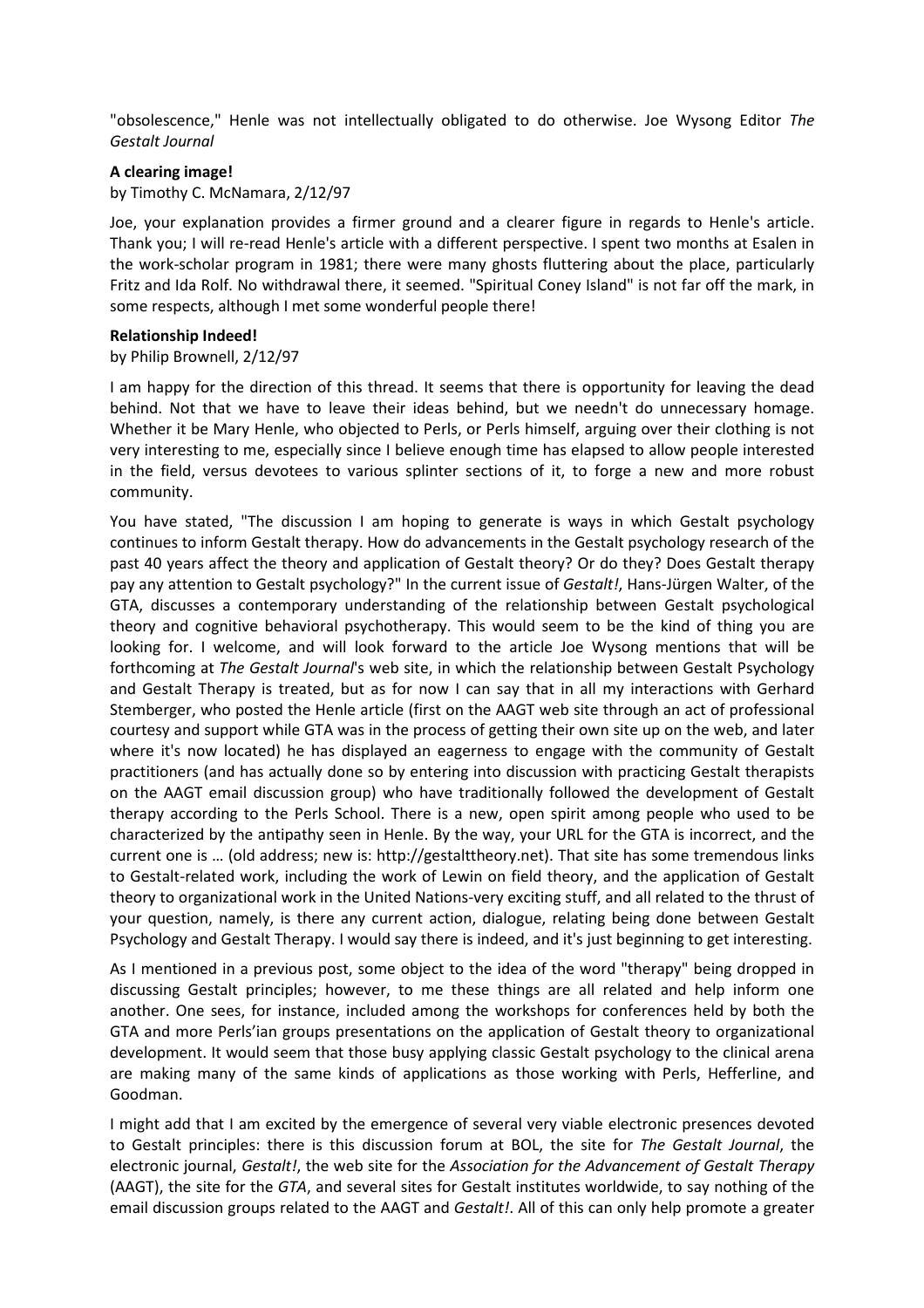understanding of Gestalt principles, evidence of the field, and connection within and among the various Gestalt communities. --Phil Brownell, Sr. Editor, *Gestalt!*

#### **Gestalt theory has to offer more than criticism**

by Gerhard Stemberger, Society for Gestalt Theory and its Applications (GTA), 2/17/97

As some of this discussion is focusing on Henle's critical remarks and since I am responsible for including them in GTAs web site I would like to put in some comments on this topic.

I agree with Joe Wysong who points out that Henle is not to blame for taking Fritz Perls up on his late statements that most of the previously published books on Gestalt therapy were obsolete or outdated (e.g. Perls/Hefferline/Goodman). And I think it is also true what many Gestalt therapists replied to (or perhaps thought) about Henle's remarks: That they are partially true in some respect or other but don't relate adequately to the 'whole' of Gestalt therapy (both theory and practice) as it has developed and advanced since its first days.

From my point of view (as a Gestalt theorist and Gestalt Theoretical Psychotherapist) I would (in detail) agree with many of the points Henle put forward but (in the whole) not agree with her general conclusion that Gestalt therapy had nothing in common with Gestalt theory. I think this relation between Gestalt therapy and Gestalt theory has to be seen much more differentiated.

In a very simplified manner I would say that most of the basic assumptions which are shared within the Gestalt therapy community are fully compatible with Gestalt theory, but many of the theoretical conceptualizations and expressed relations to Gestalt theory are not.

Just some few examples for the first and the latter:

Gestalt therapy's view of man as capable of self-regulation, its view of the importance of the present phenomenal field in psychotherapy ('here and now' including past, presence and future as represented in the given phenomenal field), its practice of stimulating awareness as a prerequisite for reorganizing experience and life - all these are fully compatible with views and findings of Gestalt psychology and theory.

Using 'Gestalt' as some kind of a metaphor instead of using it as a scientific concept is not compatible with Gestalt theory and means giving away a lot of potential which could enrich Gestalt therapy. Speaking of an 'organism-environment-field' instead of clearly distinguishing between phenomenal and transphenomenal entities and relations is not compatible with Gestalt theory (and has nothing to do either with Kurt Lewin's field theory - which is a clear-cut theory of the phenomenal field - or with Gestalt theory's view of the mind body problem). Reducing man's abilities of reorganizing his phenomenal field, his experience, his life to just one way how this can be accomplished ('closure' of 'open Gestalts') is not compatible with Gestalt psychology and unnecessarily narrows down the view of the much more differentiated abilities of man 'to put a thing right'.

E.g. most examples from therapeutic practice used as an example for 'closure' of an 'open Gestalt' are in fact no examples for closure in the Gestalt psychological sense but examples for re-centering; unfinished business can be finished in a lot of ways - 'closure' is only asked for in a 'system with a gap', e.g. mourning for the long dead mother when this mourning was originally blocked by certain circumstances; other 'systems' don't have such a 'gap' but are wrong in some other way, they need some kind of re-centering and so on; this whole field of the process and dynamics of re-organization of the psychic field is one of the main domains of Gestalt psychology and nothing is won by reducing it to just one thing, 'closure of an open Gestalt').

I think it is time to give the relation between Gestalt therapy and Gestalt psychology and theory some kind of a new start. There is much to gain for both sides. In our community (psychotherapy section of the international *Society for Gestalt Theory and its Applications*) we are working for this aim since about twenty years now (though mainly in the German speaking countries) and we think it has proved possible and fruitful.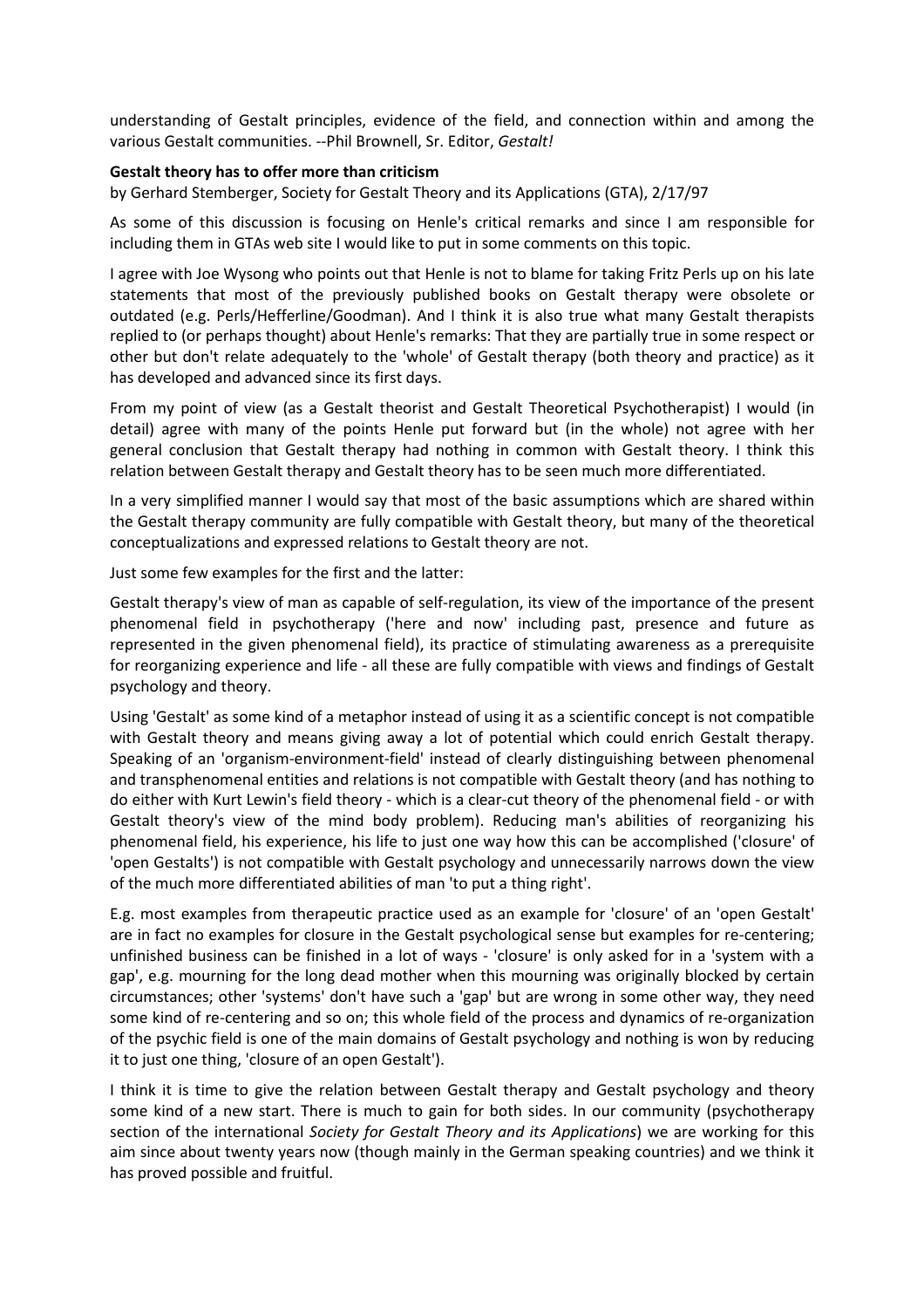One last remark: There was a lot more work done by Gestalt psychologists in the last sixty years in the field of psychological research and also in the field of research on psychopathology and psychotherapy than is known to most Gestalt therapists. I just mention the work of Abraham S. Luchins, a great Gestalt psychologist who worked as a clinician for the American Veterans Administration and published some very inspiring articles and books on group psychotherapy, action psychotherapy, the importance of the social field in working with psychiatric patients and so on. Or Erwin Levy, an assistant of Max Wertheimer, who emigrated from Germany to the USA, worked as a psychotherapist and clinical psychiatrist there and contributed a lot to the understanding of psychic disorders and on the relation of Gestalt psychology and psychoanalysis.

So I don't doubt that there is a lot to discover if one follows the proposal of Timothy McNamara to look what Gestalt psychology's development of the last decades had to offer in the psychotherapeutic field.

## **Following the thread to Gestalt psychology**

by Timothy C. McNamara, 2/18/97

I very much appreciate Gerhard's remarks. As I thought about what he wrote, I realized that much of my understanding of Gestalt psychology came from my high school biology class, when we reviewed Gestalt psychology research findings on birds or something. In any event, this is hardly sound theoretical footing! My "other" experience with Gestalt comes from my experiences at Esalen Institute, in training with the Gestalt Institute of the Twin Cities (a "branch" on the Gestalt therapy family tree growing from the Cleveland Institute branch and currently in limbo), and subsequent readings, all from Gestalt therapy. I have three of Kohler's books which seem to be largely written for a general audience. Lewin's work, and Wertheimer's, are less accessible and have proven very difficult to find. Perhaps it would be possible to post a list of suggested readings to get caught up in the field of Gestalt psychology.

## **Gestalt Psychology Sources and Barlow Article**

by Joe Wysong, Editor, *The Gestalt Journal*, 2/19/97

It is about 5:30 am Eastern Time on February 19. I expect to have the article on Gestalt Psychology/Gestalt Therapy posted at http://www.gestalt.org/barlow.htm by noon today.

One of the best resources on Gestalt Psychology is A SOURCE BOOK OF GESTALT PSCHOLOGY edited by W. D. Ellis and published in 1926. We will be announcing publication our reprint of the original edition within the next two weeks. Joe Wysong Editor *The Gestalt Journal*

## **Gestalt psychology sources, some suggestions**

by Gerhard Stemberger, Society for Gestalt Theory and its Applications (GTA), 2/20/97

Thanks to Joe Wysong for posting the interesting Barlow-article (and thanks, Joe, for sending it to me by mail, it arrived well). I would like to comment on this article later on.

I have posted today some remarks on the issue of Gestalt psychology and psychosis to another thread of this forum. There I gave some references to psychopathology related Gestalt psychological sources.

In addition to Joe's recommendation of ELLIS' Sourcebook I would like to mention some 'classics' of Gestalt psychology which seem to be still available in English (in fact I bought them over the last months to improve my ability to communicate about all this in English):

- Max Wertheimer, *Productive Thinking*. The University of Chicago Press, Chicago 1982 (ISBN 0-226-89376-6). Paperback edition. [This book has a lot more to do with psychotherapy as one might think at first glance. In this context I would specifically recommend Chapter 7, Two Boys Play Badminton; A Girl Describes Her Office. I think it touches some central topics in psychotherapy thinking of people getting out of focus and in urgent need of re-structuring and recentering and how to do so. There are close links to Adlerian thinking in this too.]
- Wolfgang Köhler, *Dynamics in Psychology*. Liveright, New York 1968 (ISBN 0-87140-087-1). Paperback edition.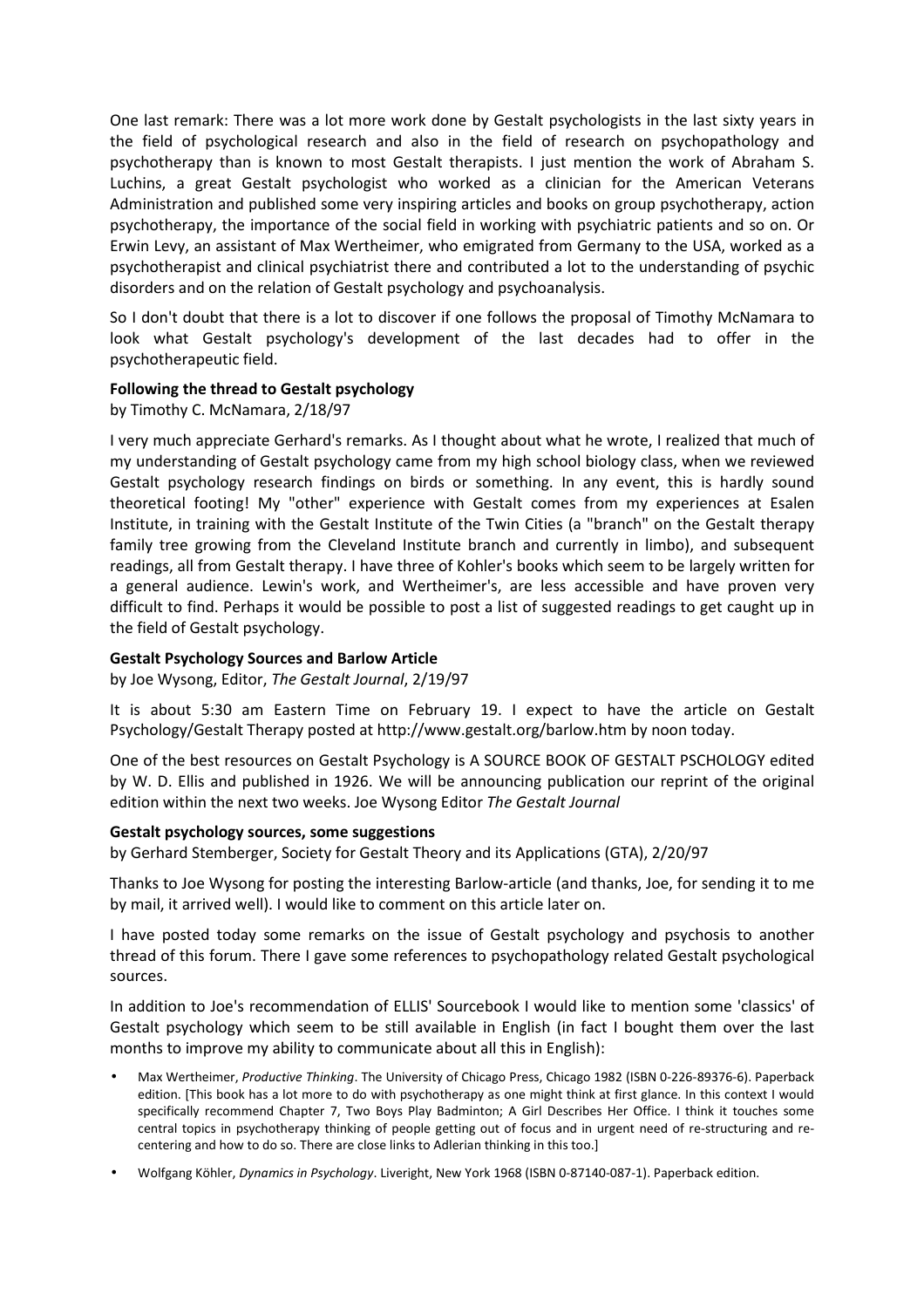- Wolfgang Köhler, *The Place of Value in a World of Facts*. Liveright, New York 1966 (ISBN 0-87140-107-X). Paperback edition.
- Wolfgang Köhler, *Gestalt Psychology*. Liveright, New York 1992 (ISBN 0-87140-218-1). Paperback edition.
- Kurt Koffka, *Growth of the Mind*. Transaction Books, New Brunswick 1980 (ISBN 0-87855-784-9). Paperback edition.
- Kurt Goldstein, *The Organism*. Zone Books, New York 1995 (ISBN 0-942299-96-5)
- Mitchell G. Ash, *Gestalt Psychology in German Culture*. Cambridge University Press, Cambridge 1995 (ISBN 0-521- 47540-6). [Well, that's no 'classic' of course, but provides a lot of information about the further advancement of Gestalt psychology in the German speaking countries after its prime days, covering a time span from 1890 up till 1967. Perhaps this is just the thing some people are looking for to get an idea about later developments of Gestalt psychology.]
- Mary Henle, *1879 and All That. Essays in the Theory and History of Psychology*. Columbia University Press, New York 1986 (ISBN 0-231-06171-4). Paperback edition.

There are some more, mostly edited by Mary Henle as I remember, and of course the book of Solomon Ash on *Social Psychology*, but I don't have them at hand, so I'll leave it at that.

## **Another article on Gestalt therapy/Gestalt Psychology**

by Joe Wysong, Editor, *The Gestalt Journal*, 3/2/97

I sent a copy of Robert Sherrill's artice, "Gestalt Therapy and Gestalt Psychology," which originally appeared in The Gestalt Journal in 1986 to Gerhard Stemberger who agreed with me that it can make a contribution to the discussion.

You can find the article at http://www.gestalt.org/sherrill.htm

Joe

## **Not two parts, but a new whole**

by Philip Brownell, 3/2/97

I greatly appreciate the most recent posting by Joe Wysong on the relationship between Gestalt psychology and Gestalt therapy. In it, the author writes, "Given these changes we have made, it is unlikely that traditional Gestalt theorists will accept Gestalt therapy as a direct descendant of their system; and I suggest that we do not try to assert such a close relationship. We can acknowledge frankly that we have made a value choice different than that of the Gestalt theorists, and similar to that made by Lewin and Goldstein."

Previously in that article the author also made a distinction between the positions of the Gestalt psychologists on the objective bases of Gestalten as applied to moral issues, and I found that a useful distinction. One of the objections I have had to a certain application of Gestalt therapy theory is the use of phenomenological method to reduce objectivity to irrelevance. Until reading that the original Gestalt psychologists regarded themselves more objective, in that they saw the actual conditions of the object one perceived to have a bearing on the formation of figure, and thus on the construction of meaning associated with that figure formation (just to add a bit here), I would feel like an apostate in the closet, because I believe that one's personal phenomenology is the truth for them, but I also believe there is something outside of each one of us that constitutes the actual truth, that is, what really happened if we could only be infinite and know it absolutely. Of course, one could say that would make no philosophical sense, because we couldn't talk about it, but that's another argument.

My point here is that it makes good sense, from the perspective of keeping our theoretical tenets compatible and internally consistent; to allow for the insights of the Gestalt psychologists who argued for an objective aspect to phenomenology/perception/figure formation, since that also fits well with our existential heritage in the dialogical. After all, there must be another, an actual "thou," rather than one's imagination of another, in order for true dialogue to take place. There must be difference for true contact to occur. If there is, then there must be an objective truth, the meeting of two phenomenologies.